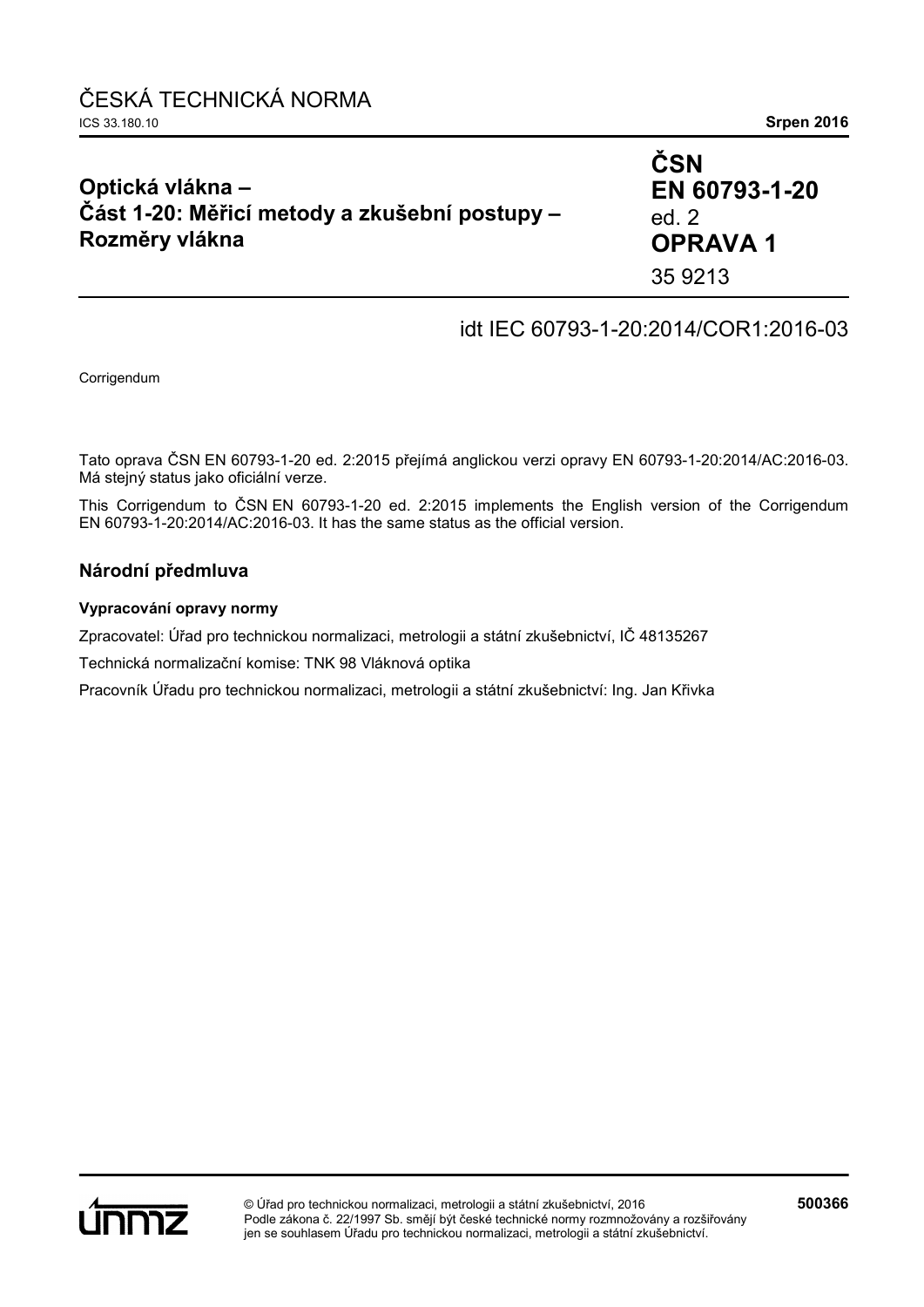ČSN EN 60793-1-20 ed. 2/Opr. 1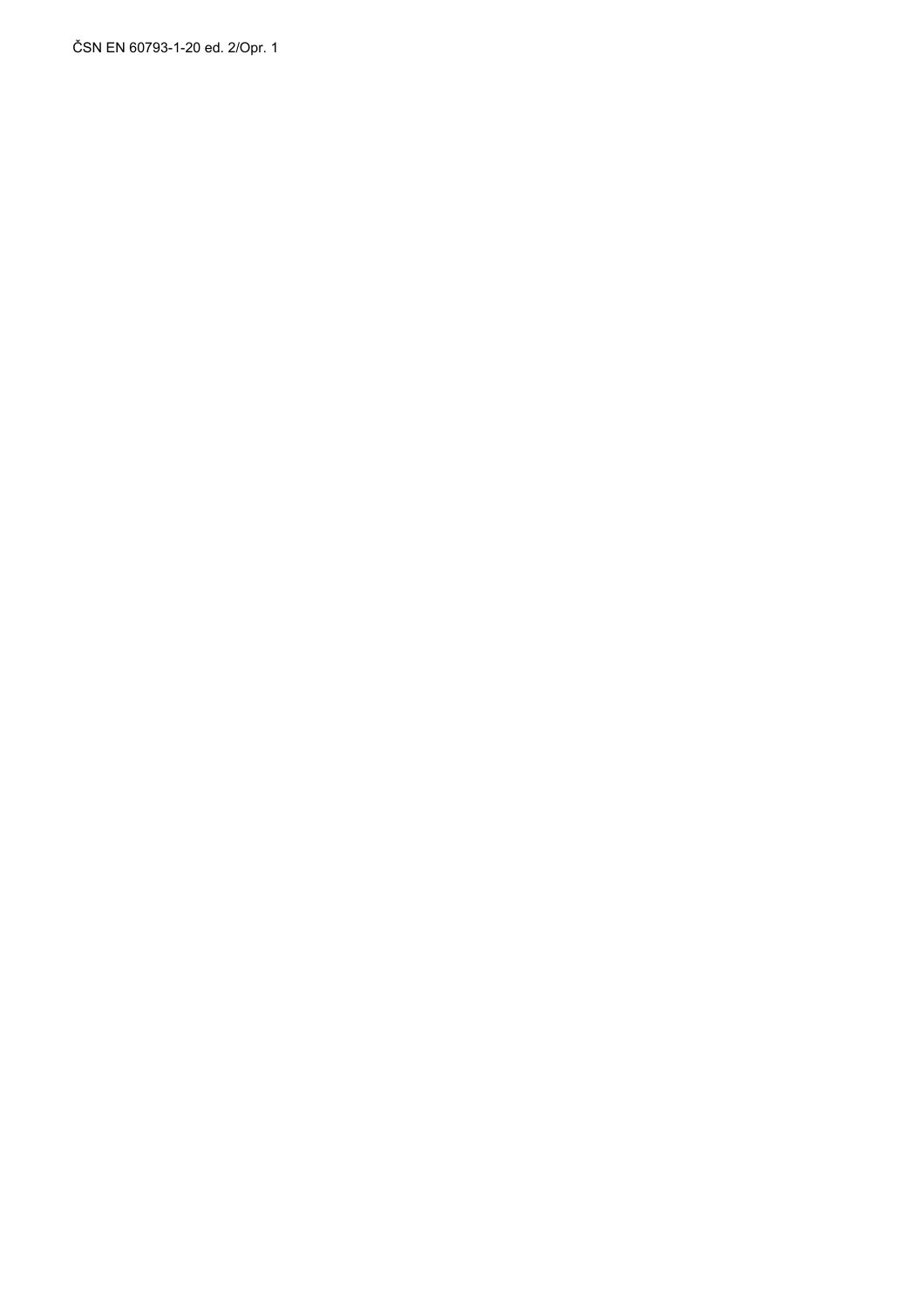# EUROPEAN STANDARD NORME EUROPÉENNE EUROPÄISCHE NORM

# **EN 60793-1-20:2014/AC:2016- 03**

March 2016

ICS 33.180.10

English Version

## Optical fibres - Part 1-20: Measurement methods and test procedures - Fibre geometry (IEC 60793-1-20:2014/COR1:2016)

Fibres optiques - Partie 1-20: Méthodes de mesure et procédures d'essai - Géométrie de la fibre (IEC 60793-1-20:2014/COR1:2016)

 Lichtwellenleiter - Teil 1-20: Messmethoden und Prüfverfahren - Fasergeometrie (IEC 60793-1-20:2014/COR1:2016)

This corrigendum becomes effective on 11 March 2016 for incorporation in the English language version of the EN.



European Committee for Electrotechnical Standardization Comité Européen de Normalisation Electrotechnique Europäisches Komitee für Elektrotechnische Normung

**CEN-CENELEC Management Centre: Avenue Marnix 17, B-1000 Brussels** 

© 2016 CENELEC All rights of exploitation in any form and by any means reserved worldwide for CENELEC Members.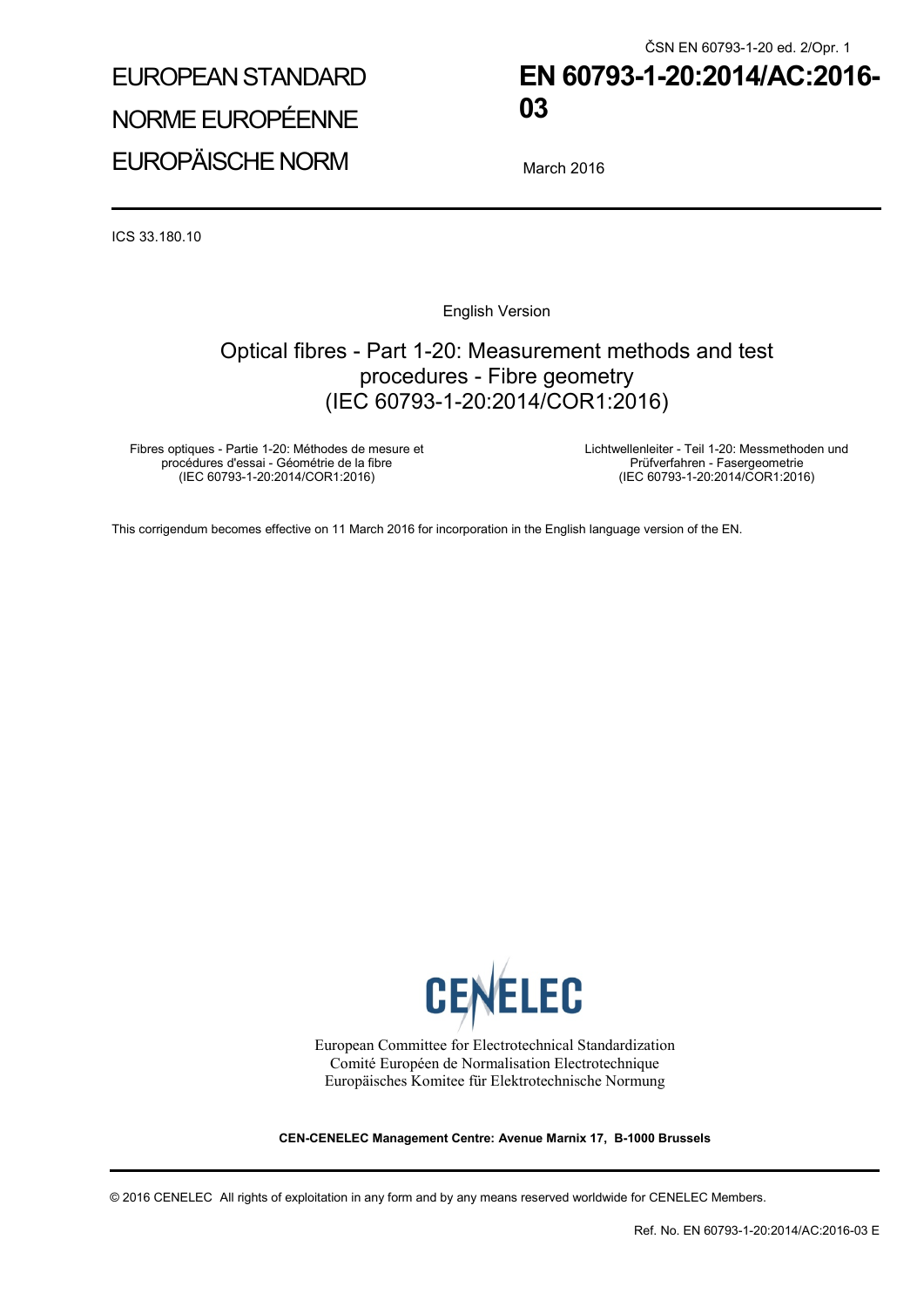EN 60793-1-20:2014/AC:2016-03

ČSN EN 60793-1-20 ed. 2/Opr. 1

#### **Endorsement notice**

The text of the corrigendum IEC 60793-1-20:2014/COR1:2016 was approved by CENELEC as EN 60793-1-20:2014/AC:2016-03 without any modification.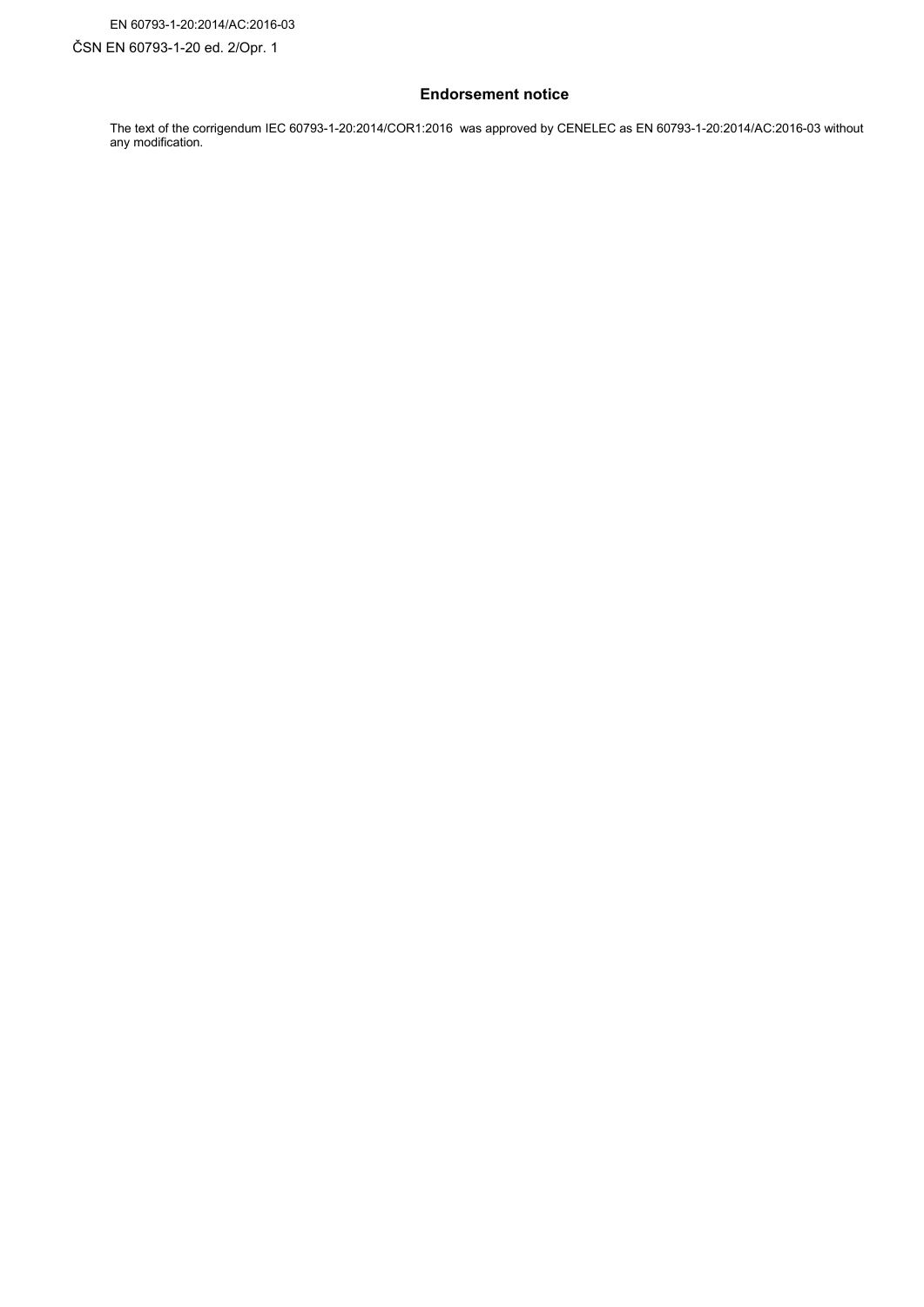IEC 60793-1-20:2014/COR1:2016 – 1 – © IEC 2016

# INTERNATIONAL ELECTROTECHNICAL COMMISSION COMMISSION ÉLECTROTECHNIQUE INTERNATIONALE

 $\overline{\phantom{a}}$ 

**IEC 60793-1-20 Edition 2.0 2014-10**

**OPTICAL FIBRES**

**Part 1-20: Measurement methods and test procedures – Fibre geometry**

**IEC 60793-1-20 Édition 2.0 2014-10**

**FIBRES OPTIQUES**

**Partie 1-20: Méthodes de mesure et procédures d'essai – Géométrie de la fibre**

## **CORRIGENDUM 1**

### **B.3 Sampling and specimens**

*Add, at the end of the first paragraph, the following new text:*

The deployment of short lengths (i.e. 2 m) of category A1 fibres is known to affect measured core diameter. For these fibres, lay the fibre out so that it has one circular bend of minimum 140 mm radius. Alternatively, this circular minimum 140 mm bend can be broken into segments, as long as the total bend is 360 °. Other bends of greater radius are allowed for convenience to couple the fibre into the measuring equipment.

The reference sample length for enhanced macrobend loss A1 fibres are typically 100 metres. Often, these long lengths are deployed on spools whose bend radius is smaller than 140 mm. Smaller spool radius deployment is allowed as long as it can be demonstrated that these smaller radii spools do not affect the measured core diameter.

*Replace, in the second paragraph,* "A1a.1a, A1a.2a, A1a.3a" *with* "A1a.1b, A1a.2b, A1a.3b".

## **B.3 Echantillonnage et spécimens**

Ajouter, à la fin du premier paragraphe, le nouveau texte suivant:

Le déploiement de longueurs courtes (par exemple 2 m) de fibres de catégorie A1 est connu pour affecter le diamètre mesuré du cœur. Pour de telles fibres, étendre la fibre de sorte qu'il n'y ait qu'une boucle de 140 mm minimal de rayon. De façon alternative, cette boucle de 140 mm minimal de rayon peut être coupée en segments, tant que la boucle totale fait 360 °. D'autres boucles de rayon plus grand sont permises selon besoin pour relier la fibre à l'équipement de mesure.

La longueur de l'échantillon de référence pour les fibres A1 avec pertes par<br>macrocourbures améliorées est macrocourbures améliorées est typiquement de 100 m. Souvent, ces grandes longueurs sont déployées sur des bobines dont le rayon de courbure est inférieur à 140 mm. Le déploiement sur des bobines dont le rayon de courbure est plus petit est permis tant qu'il peut être démontré que ces bobines à plus petit rayon de courbure n'affectent pas le diamètre mesuré du cœur.

*Remplacer, dans le deuxième paragraphe,* "A1a.1a, A1a.2a, A1a.3a" *par* "A1a.1b, A1a.2b, A1a.3b".